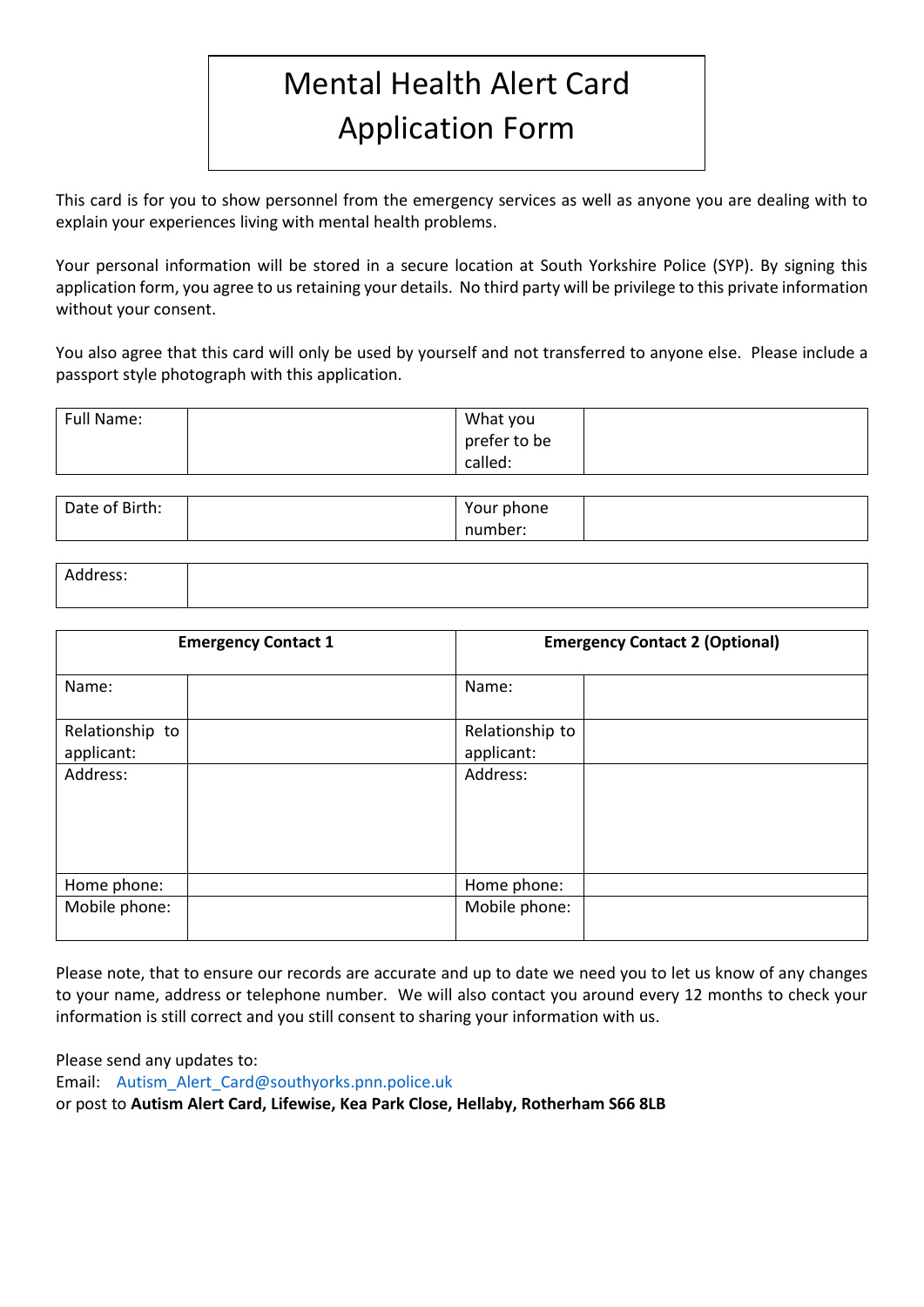Please list the difficulties you have when dealing with people who don't know you, this information will be available to staff to allow us to understand your needs. You may wish to refer to the "Guidance on Completing the Application Form" (at the end of this form) for more information on what to tell us.

| What causes me to become unwell?            | Difficulties that might affect my ability to do<br>certain tasks:                                                          |
|---------------------------------------------|----------------------------------------------------------------------------------------------------------------------------|
| How I might present when unwell:            | <b>Travelling:</b>                                                                                                         |
| <b>How I communicate:</b>                   | <b>Medication:</b>                                                                                                         |
| What can help/what needs to happen<br>next: | <b>About me:</b><br>E.g. what I like/what makes me happy/what I do - for<br>example talking about football or video games. |
| I also have these conditions                |                                                                                                                            |

| <b>Your Signature</b> | Date: |  |
|-----------------------|-------|--|
| $- - - - -$<br>Innni  |       |  |

| If you are applying on behalf of someone else: |  |                 |  |
|------------------------------------------------|--|-----------------|--|
| Name:                                          |  | Relationship to |  |
|                                                |  | applicant:      |  |
| Signature:                                     |  | Date:           |  |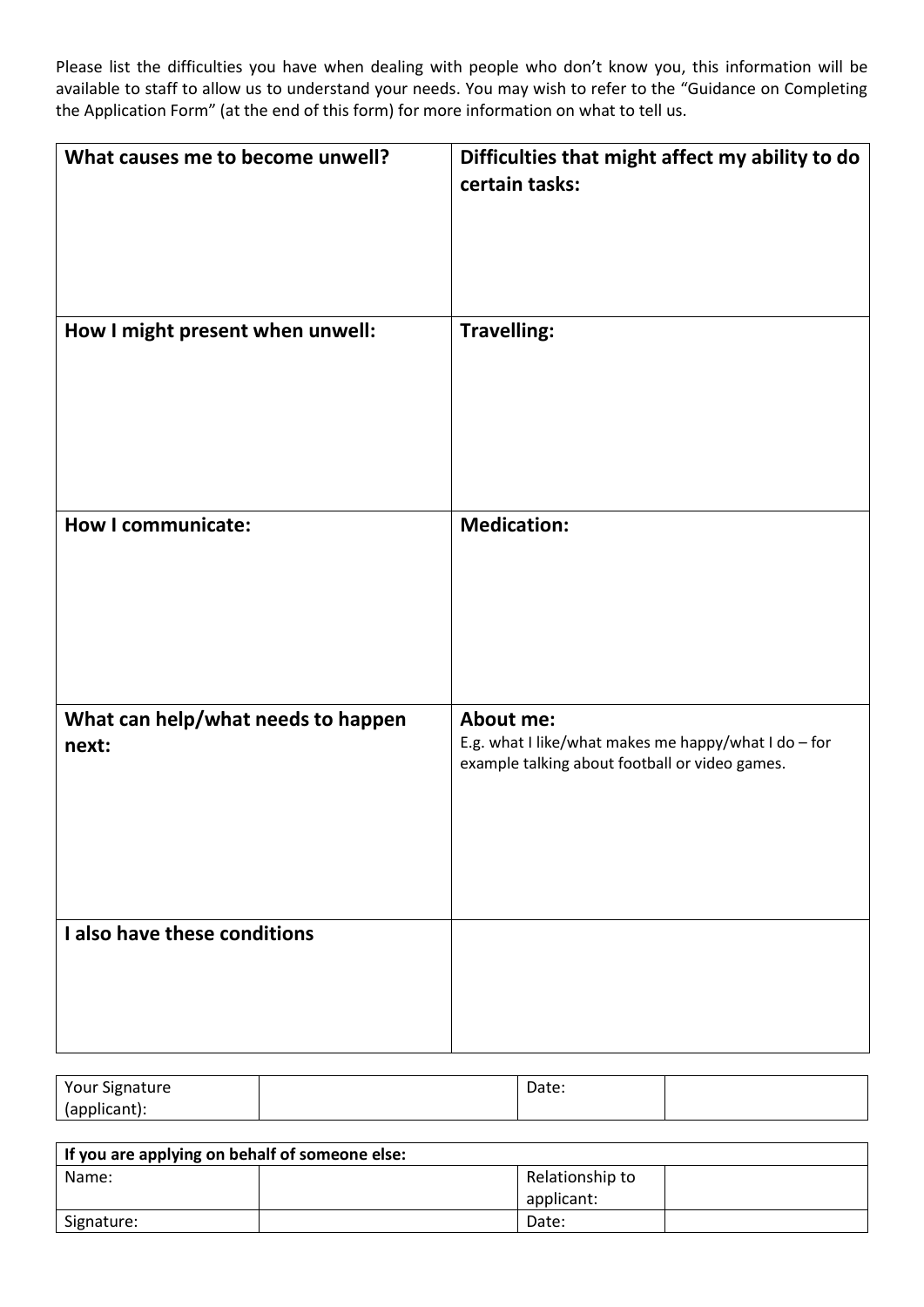South Yorkshire Police will ensure that any data kept on their database is in accordance with GDPR (Data Protection) and the Management of Police Information Rulings and will not disclose data to any third party without prior consent.

On completion, please return:

- 1) This application form
- 2) A passport size/ style photo
- 3) Proof that you suffer from some form of mental illness (see guidance below)

Autism\_Alert\_Card@southyorks.pnn.police.uk or post to **Autism Alert Card, Lifewise, Kea Park Close, Hellaby, Rotherham S66 8LB**

If you lose your card, you can contact us through the email or postal address to let us know and get a replacement card.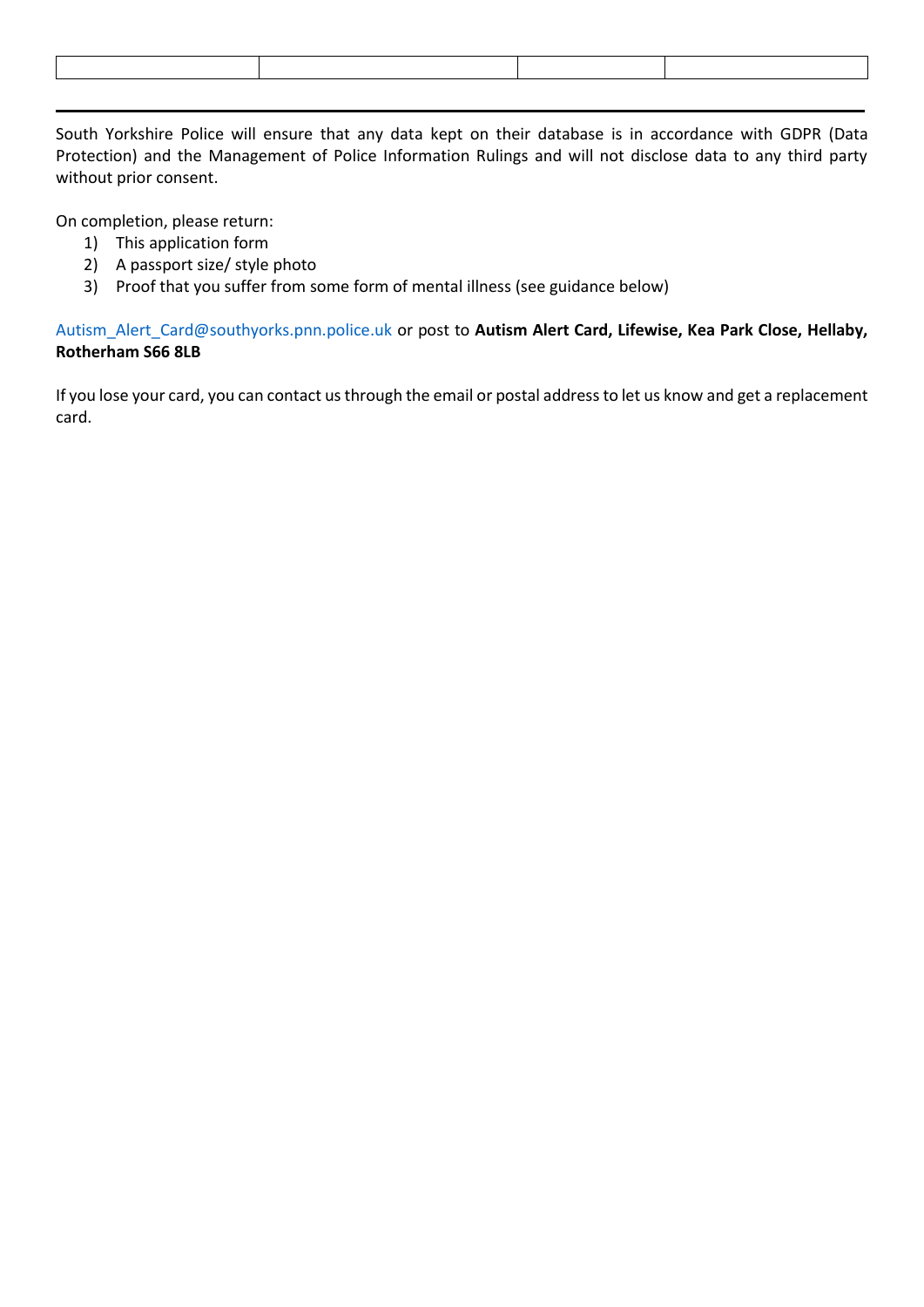## **Guidance on Completing the Application Form**

- Please complete the form as clearly as possible
- You can get support from someone else (friend/family member/healthcare professional) to complete this.
- When telling us about your needs please consider using the prompt sheet below as a reminder of what you can include. This is just guidance – feel free to add more or ignore any points that don't apply to you.
- You do not need to complete every box on the form if they are not relevant to you

#### **Providing proof that you are living with mental illness.**

We recognise that not everyone has a formal mental health diagnosis and so can accept proof in a variety of formats including:

- GP Signature/letter
- Mental Health Team signature/stamp/letter
- Personal Independence Payment (PIP) or Disability Living Allowance (DLA) entitlement documents (photocopy)

| What causes me to become unwell?                                                                                                                                                                                                                                                                                                                                                                                                                    | Difficulties that might affect my ability to                                                                                                                                                                                                     |  |
|-----------------------------------------------------------------------------------------------------------------------------------------------------------------------------------------------------------------------------------------------------------------------------------------------------------------------------------------------------------------------------------------------------------------------------------------------------|--------------------------------------------------------------------------------------------------------------------------------------------------------------------------------------------------------------------------------------------------|--|
|                                                                                                                                                                                                                                                                                                                                                                                                                                                     | do certain tasks                                                                                                                                                                                                                                 |  |
| • Environmental factors (e.g. noise, bright lights, busy<br>areas)<br>• Tiredness<br>• Being with people/strangers<br>• Being lonely/isolated<br>• Being touched<br>· Being overwhelmed/overstimulated<br>• Not taking medication<br>• Reminders of the past<br>• Stress/anxiety                                                                                                                                                                    | • I hear voices/see things/experience hallucinations<br>• I am very shy/anxious<br>· I can't understand or process information<br>. I need time to plan/manage changes of plan<br>• Conversation<br>• Difficulty concentrating<br>• Getting lost |  |
| How I might present when unwell:                                                                                                                                                                                                                                                                                                                                                                                                                    | <b>Travelling:</b>                                                                                                                                                                                                                               |  |
| · Agitated/distressed<br>• Emotional/sad/crying<br>• Manic/energetic<br>• Chaotic/loud<br>• Speech may be slurred/fast/slow/not make sense<br>. I may struggle speaking at all<br>· Unusual movements or tics<br>. I may get verbally or physically aggressive<br>• Speaking to myself<br>• Talking to or responding to things that others cannot<br>see<br>• I struggle to understand and process information<br>• Suicidal/wanting to hurt myself | . I can/cannot make my own travel plans<br>· I can/cannot travel alone<br>. I can travel by<br>bus/train/tram/railway/tram/taxi/own vehicle<br>. I am always taken places and collected by                                                       |  |
| <b>How I communicate:</b>                                                                                                                                                                                                                                                                                                                                                                                                                           | <b>Medication:</b>                                                                                                                                                                                                                               |  |
| . What to call me/what not to call me (e.g. don't call<br>me "love")<br>. I may talk fast/slow/not speak at all                                                                                                                                                                                                                                                                                                                                     | · I do/do not take medication<br>• I carry ___ medication to take if I need<br>• Sometimes I forget to take my medication                                                                                                                        |  |

### **Prompt Sheet**